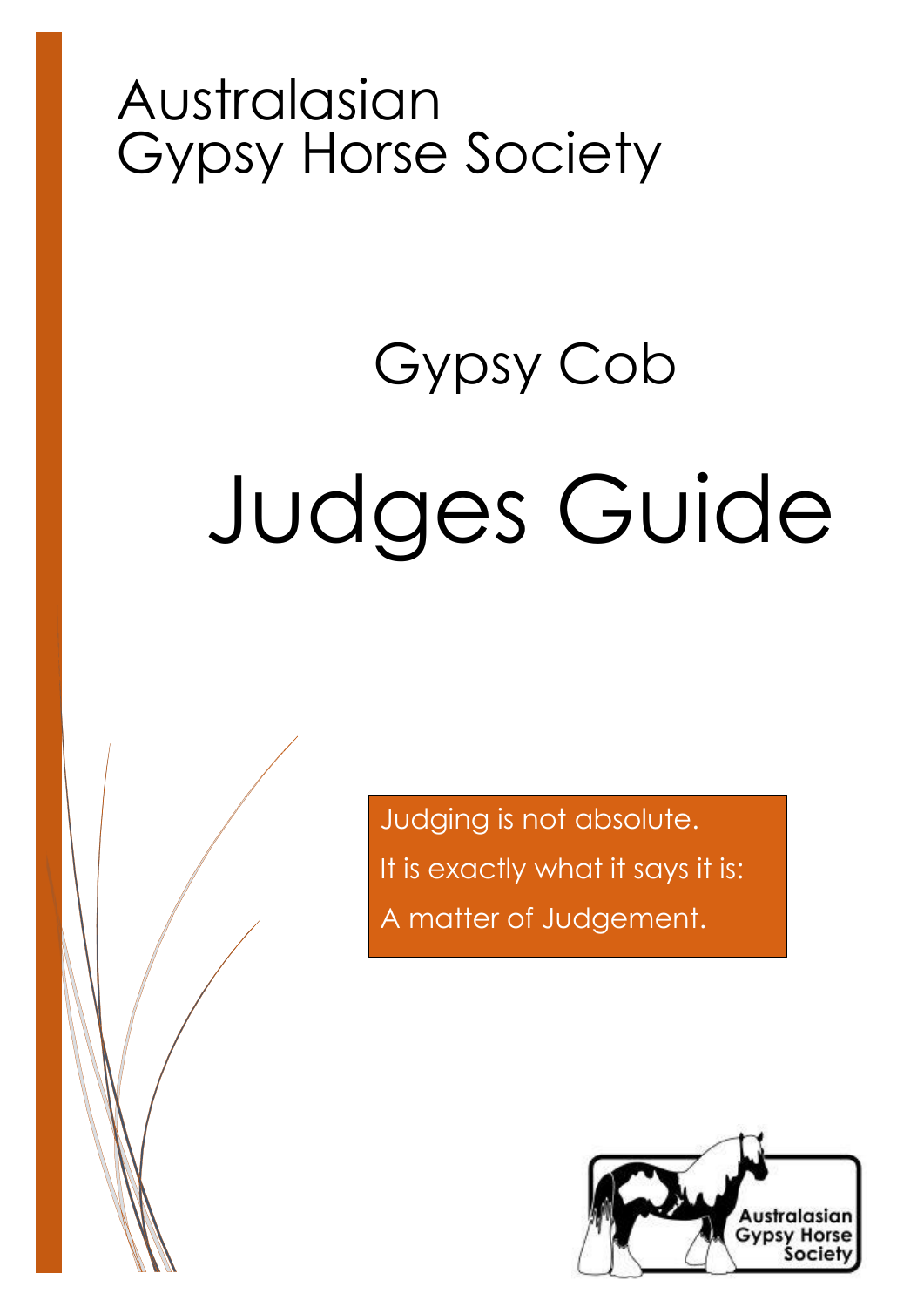The Australasian Gypsy Horse Society have published this Judges Guide to offer judges, agricultural societies and show committees an in depth guide and advice to the "Traditional Gypsy cob"

This guide has been endorsed by James Taylor of Brackenhill Stable UK and includes:

- ❖ Gypsy Horse breed standard
- ❖ Gypsy Horse History
- \* Expectations of judging the Gypsy horse
- Presentation standard for exhibits
- ❖ Presentation standard for handlers
- ❖ Dress code for handlers and riders

## THE CLASS

An "In hand" class is defined as a class where the horse is judged based upon its conformation. Conformation is defined as the physical appearance of an animal due to the arrangement of muscle, bone and other body tissue.

## THE IDEAL GYPSY HORSE

There is no perfectly conformed horse except in the eye of the artist. However, the Australasian Gypsy Horse Society has accepted the following "look" or image as its "ideal" from which to establish an in hand horse judging criteria.

The ideal Gypsy Cob Horse shown in hand is a horse that possesses the following characteristics: Eye appeal that is the result of a harmonious blending of an attractive head; well-proportioned neck; sloping shoulder; deep heart girth; short back; strong loin and coupling; and straight and structurally correct feet and legs that are free of defects.

A Gypsy cob should be above all else a strong and willing partner, loyal and eager to please and display a very intelligent character. They should be manageable and mannerly, respectful, alert confident and even courageous.

### PURPOSE OF THE CLASS

The purpose of the class is to preserve the Traditional Gypsy Cob type by selecting individuals in the order of their resemblance to the breed standard and that are the most positive combination of balance, structural correctness, breed, sex characteristics, and muscling.

> Type is defined as an overall body type and conformation that is unique to a specific breed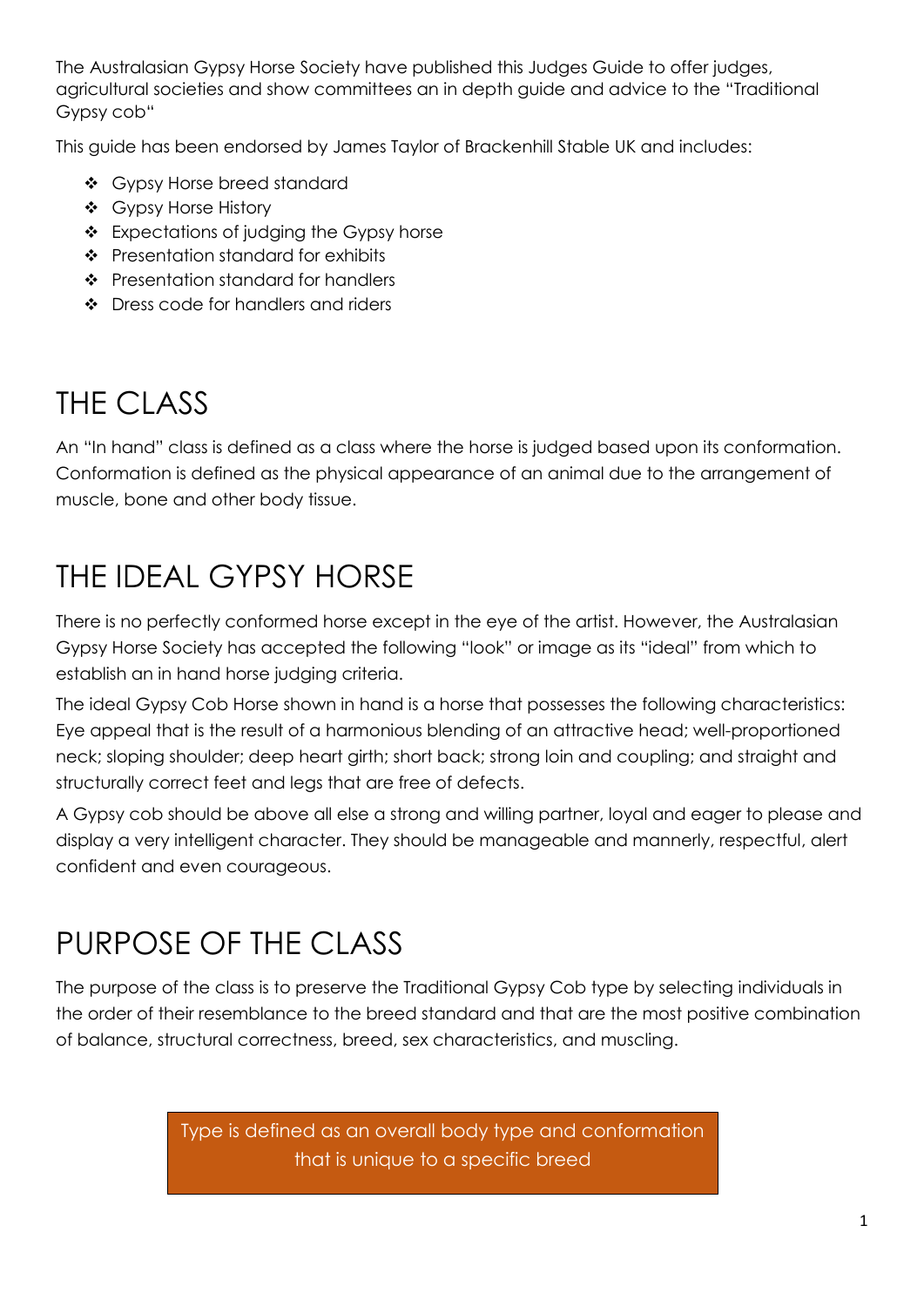#### **Australasian Gypsy Horse Society — Gypsy Cob breed standard**

The Traditional Gypsy Horse will have heavy, flat bone. His body must be comparatively short. He will have a thick neck and a sloping shoulder, which should tie in well down his back. He should have a wide and powerful chest. His hindquarters should be round and large. He should sport a very thick mane and tail. His feet should be covered with a profuse amount of long hair or feather. This should start behind the knee or hock and fall to the ground and be on both the front and back of the leg. Feather can be noted as curly, woolly or straight and silky within the breed. Many prefer straight, silky feather but it is not usually demanded. What is demanded is that there is 'profuse Feather' which covers the hoof.

#### **Size: The Gypsy will**

- $\cdot \cdot$  Be of any size and may be of the pony, cob or horse variety.
- Generally between 13 and 15.2 hands but heights either side of this are equally acceptable.

#### **General Appearance: The overall appearance of a Gypsy Cob should**

- Give an impression of intelligence, kindness, strength and soundness.
- ❖ Be of good bone, either medium or heavy weight.
- Be well muscled, with a sturdy compact body, and abundant mane, tail and feather.

#### **Head: The Head should**

- ◆ Be neat, noble and expressive; a sweet head, meaning without coarseness.
- $\div$  Be in proportion to the overall body.
- ◆ Have a generous jaw, even bite and rounded cheek bone.
- ❖ Have a good width between the nostrils.
- $\div$  Have a straight profile (a heavy Roman nose or overly dished profile is discouraged).
- ◆ Have ears which are neat, well-set, in proportion to the head and not too large.
- \* Have a broad forehead.
- \* Have eyes that are large and set well apart with a bright, intelligent, kind expression.

#### **Neck: The neck should**

- $\div$  Be clean through the throat with a slightly deeper throat latch than lighter breeds.
- Slightly arched, more prominent in stallions.
- Strong and well-muscled.
- Not too short, in proportion to back length.
- ❖ Tied in well at the shoulder and withers.

#### **Shoulders & Withers: The shoulders should be**

- \* Deep, well laid back and sloping.
- \* Powerful with well-developed muscles.

#### **The withers should be**

- ❖ Well covered, rounded withers.
- ❖ Level with the croup.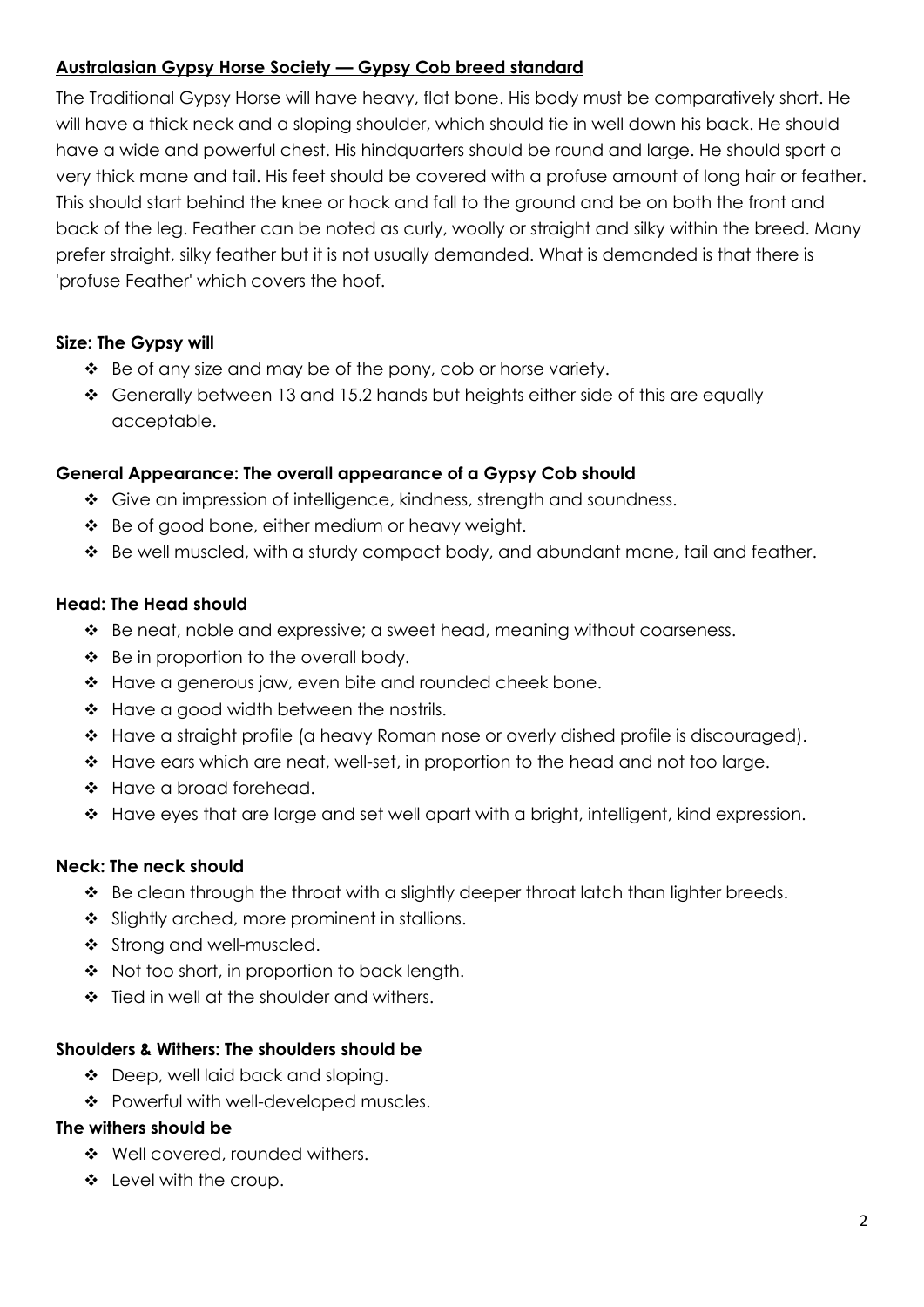#### **Chest & Body: The chest should**

- \* Be well-muscled, broad and powerful allowing for a large lung/heart cavity.
- \* The muscle along the bottom on the chest should appear as in inverted "V" shape as it ties into the forearm.
- ❖ The barrel should
- ❖ Be deep with well-sprung ribs.
- \* Have a solid covering of muscle.
- \* Have a flank as deep as the girth.

#### **Back: The back should**

- ❖ Be short coupled, broad and strongly supported.
- \* Have ample muscle sloping slightly upwards towards the croup.
- \* Have a short, wide and strongly muscled loin.
- $\div$  Be in proportion to the rest of the overall body

#### **Legs & Movement: The legs should**

- ❖ Be set well under the body.
- \* Be straight, clean, with plenty of dense, flat bone and well defined joints.
- Have hocks which should be broad and clean with the modified closer hock-set of a pulling horse, but not as close as the modern draft type.
- $\cdot$  Have a pastern angle which matches the angle of the shoulder.
- $\triangle$  Have medium sized, round shaped hooves capable of carrying the frame without stress.
- \* Well-developed frogs, hard, strong hooves and wide heels.
- Show a stride which is correct, supple and powerful showing good impulsion from behind. It should be effortless in appearance.

#### **Hindquarters: The hindquarters should**

- Be well-rounded, with a muscled croup tying into powerful hips giving the appearance of an "apple butt" shape.
- $\clubsuit$  Show good length from the point of the hip through the haunch, and should balance the shoulders.
- ◆ Have a tail which is well set, it should not appear too low.

#### **Hair: The hair should**

- Be thick and luxuriant in the mane (Double manes are common but not required).
- ❖ Contain a forelock which is full and long.
- \* Have abundant leg feathering starting at the knee and hock and run down the front and back of the leg (though silky, straight feather is preferred, curly or wavy is acceptable).
- $\cdot \cdot$  Most importantly, have feather which covers the hooves all the way around.
- $\div$  Be abundant in the tail.
- ◆ Often include a beard, whiskers and muzzle hairs (moustache).

#### **Colour: Gypsy Cobs come in a large variety of colour.**

◆ All colour, markings and patterns are acceptable. All eye colours are accepted.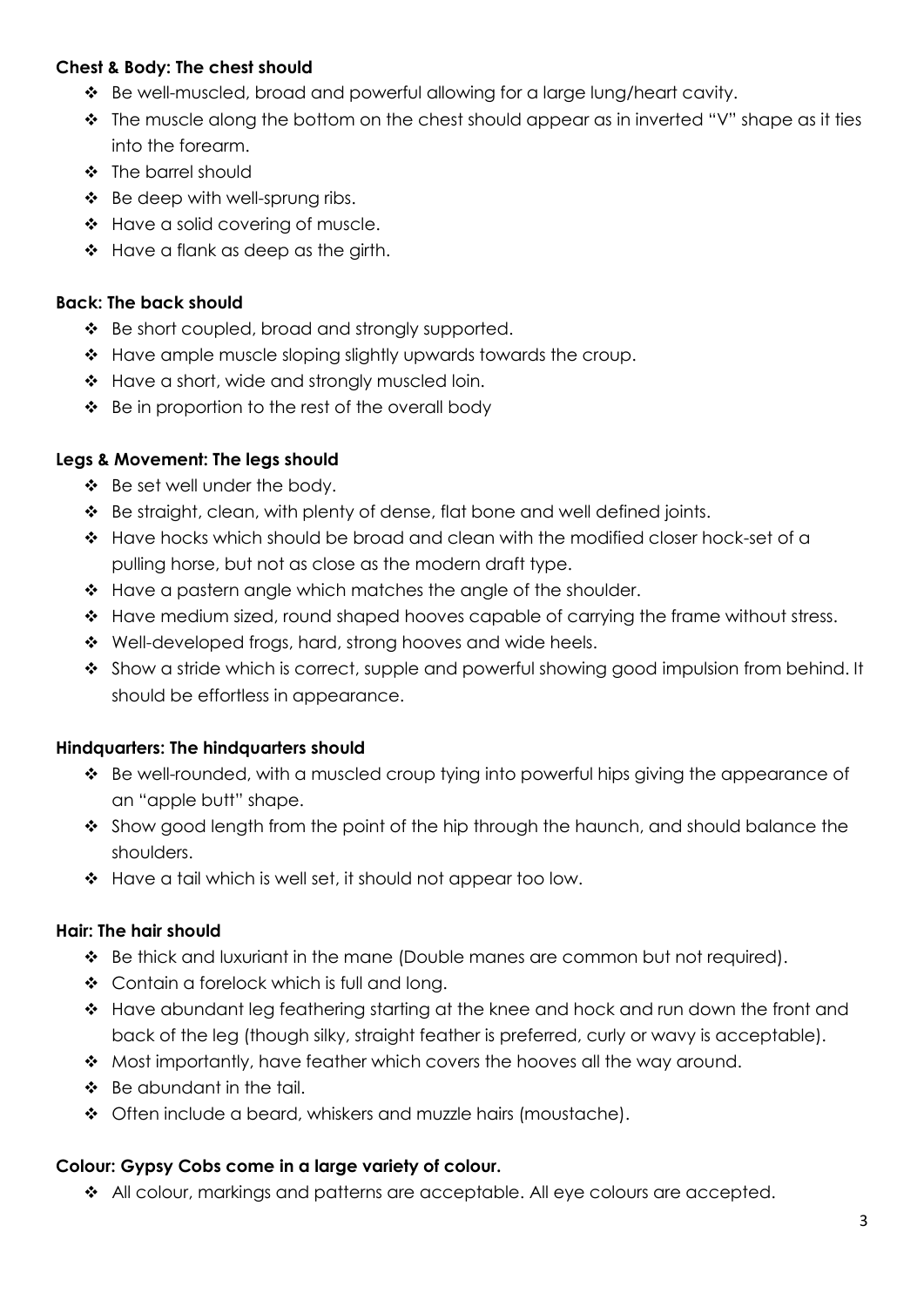#### **Gender**

- \* Stallions must portray the male characteristics of the breed including
- Presence, 'a look at me attitude'.
- ❖ Curiosity.
- ◆ Muscling and pride while being controllable and willing.
- ◆ An arched, well crested neck.
- Two fully descended, normally shaped testicles from 3 years of age.
- $\triangle$  Mares must reflect the feminine qualities of the breed, being
- \* Easy-going, sensible and willing. The disposition of the mare is critical when raising her foal.
- $\div$  Perhaps slightly longer in the backs than males.
- \* Perhaps slightly longer in the ears than stallions whose ears are usually shorter and shapelier.

#### **Disposition: The Gypsy Cob should, above all else,**

- Be a strong, kind and willing partner; loyal and eager to please.
- ◆ Display a very intelligent character.
- ◆ Be manageable, mannerly and respectful.
- ◆ Be alert, confident and courageous.
- $\cdot$  Display a docile temperament, tractable nature and sensible disposition with a genuine sociable outlook.





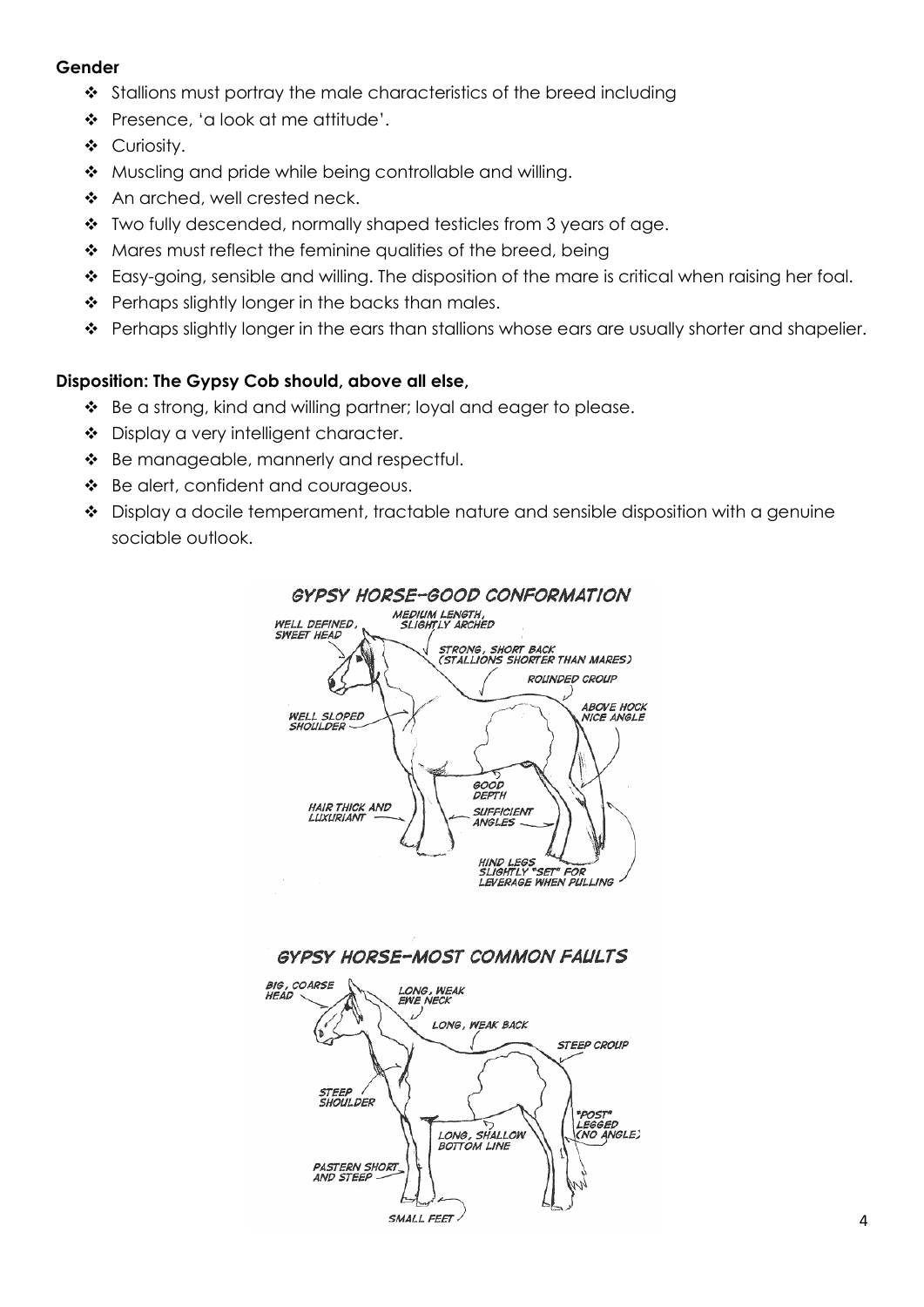#### **The History of the Gypsy Horse:**

The Gypsy Cob is a much older breed than most people realise. It is a breed born of purpose fuelled by necessity. The Gypsy cob breed as it is today is thought to have begun to take shape shortly after World War II ended. When the British Romani first begun to live in vardo's around 1850, they used mules and cast off horses of any suitable breed to pull them. These later included "coloured" horses, which had become very unfashionable in mainstream society and were typically culled. Among these were a significant number of coloured Shires. Many of these ended up with Romani breeders, and by the 1950s, they were considered valuable status symbols within that culture. Spotted horses were very briefly in fashion around the time of World War II, this pattern was derived from an infusion of the English Spotted Pony and this coat pattern can be found in the breed to this day. However, the spotted horse quickly went out of fashion in favor of the coloured horse, which has retained its popularity until the present day. The initial greater height of the breed derived from the influence of both Clydesdales and Shires, both of which possess feather. Feather became and still remains highly valued in the Gypsy Horses.

In the formative years of the Gypsy Horse, the Romani bred not only for specific colour, profuse feather, and greater bone, but also for increased action and smaller size. To increase action at the trot, they turned to the Section D Welsh Cob, the Dale Pony, and Fell Pony to add a more animated trot to the breed without loss of other desired traits. Another trend in breeding was a steady decrease in height, a trend still present among many Romani breeders. In the 1990s, the breed's average height still was in excess of 15hh, but horses of 14.3 to 15hh, were beginning to be viewed as more desirable, primarily for economic reasons as the Romani travelled less. The breed most used by the Romani breeders to set not only the reduced size but also the type of the modern Gypsy Horse was the Dales Pony, described as "thick, strong, active yet a great puller". The Dales, a draught pony, also preserved the bone, feather, and pulling capabilities derived from the Shire and Clydesdale breeds but "sweetened" them down into a smaller and more economical package. The Dales also added a "coal black" feature to the gypsy cob as it made the black coat colour richer and darker and therefore more desired. The Dales and to a lesser extent, the Fell Pony interbred with the Shire and Clydesdale provided the basis of today's Gypsy Horse.

#### "Gypsy gold does not chink and glitter. It gleams in the sun and neighs in the dark"

#### **Judging the Gypsy Horse**

In hand judging is a positive evaluation of balance, structural correctness, breed sex characteristics, and muscling. When judging, it is important to make a positive evaluation of each horse's resemblance to the ideal and to find the horse that best combines the traits listed above. It is easy to find what you don't like about any animal and eliminate horses on that basis. However, when a positive evaluation is used, it produces a consistent result that finds the most complete horse. All judging involves the ability to find those animals that most resemble the ideal and to rank them accordingly. In order to judge in hand horses it is important to have a thorough understanding of the traits used in the selection process. This process begins with balance.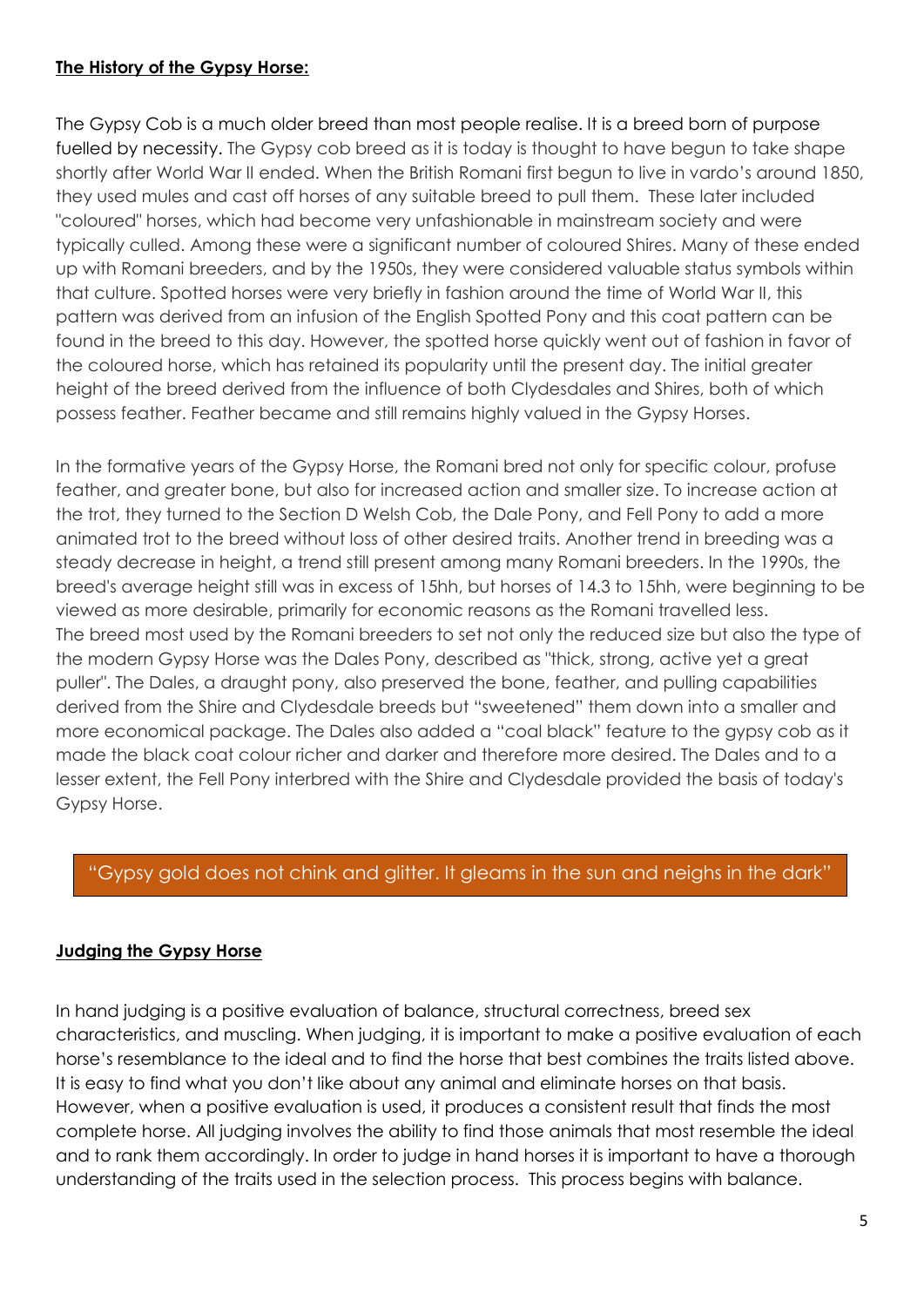#### *Balance*

Balance is the single most important characteristic in equine selection. It is determined by the skeletal framework of the animal being judged. When judging, it is important to attempt to visualise and evaluate the skeleton of the horse underneath its hair, feather, muscle and other tissues. Because it is sometimes difficult to visualise the skeletal framework of the animal being judged, there are several easy reference points to evaluate balance. Nothing is more critical to balance than slope of the shoulder. Slope of shoulder changes when the angle of the shoulder is increased or decreased. Not only does the top to bottom line ratio of the neck change, but the ratio of the length of back to length of underline also changes. It is ideal to have a short top line and a long underline of the body. A long back coincides with the short neck of the straightshouldered horse. In addition to overall balance, slope of shoulder influences length of stride. The straight shouldered horse will also be shallow-hearted, as measured from the top of the withers to the chest floor. Unlike the balanced horse whose legs are approximately the same length as its depth of heart, the straight-shouldered horse's legs will be longer than its depth of heart.

#### *Breed and sex characteristics*

Gypsy horses shown in hand should exhibit breed characteristics, or type. Type is defined as the overall body style and conformation unique to a specific breed. In addition, mares should exhibit femininity and stallions should exhibit masculinity. Femininity and masculinity are most easily recognised in the head and throatlatch areas. They are qualities hard to define but easily recognised.

#### *Structural correctness*

Structural correctness of feet and legs is a major area of consideration in judging. When standing beside the horse, the judge drops an imaginary line from the point of the buttocks to the ground. Ideally, that line should touch the hocks, run parallel to the cannon bone and be slightly behind the heel. The horse with too much angle to his hocks is sickle-hocked, and the horse that is straight in his hocks is post-legged.

Ideally, when viewed from the rear, any horse should be widest from stifle to stifle. Another imaginary line from the point of the buttocks to the ground should bisect the gaskin, hock and hoof.

When viewed from the side the ideal should again stand on a straight column of bone with no deviation. A horse that is "over at the knees" is buck-kneed, and the horse that is "back at the knees" is calf-kneed. Obviously, calf-kneed is the most serious condition. When the horse is viewed from the front, an imaginary line from the point of the shoulder to the toe should bisect the knee, canon bone and hoof. The hoof should point straight ahead. When a horse toes out, it is splayfooted and this horse will always wing-in. When a horse toes-in, it is pigeon-toed and that horse will always paddle out. The most serious of these is the horse that wings-in, because it has a tendency to interfere, i.e., strike its legs with the opposite hoof as it travels. If the cannon bone is off-centred to the outside, it is bench-kneed. The ideal has no deviation from these descriptions and it is essential for the judge to recognise structural defects.

#### *Blemishes*

It is also important that judges evaluate the cause for blemishes and abnormalities such as splints, ringbone, bowed tendons, and curbs. Are they the result of structural incorrectness or unrelated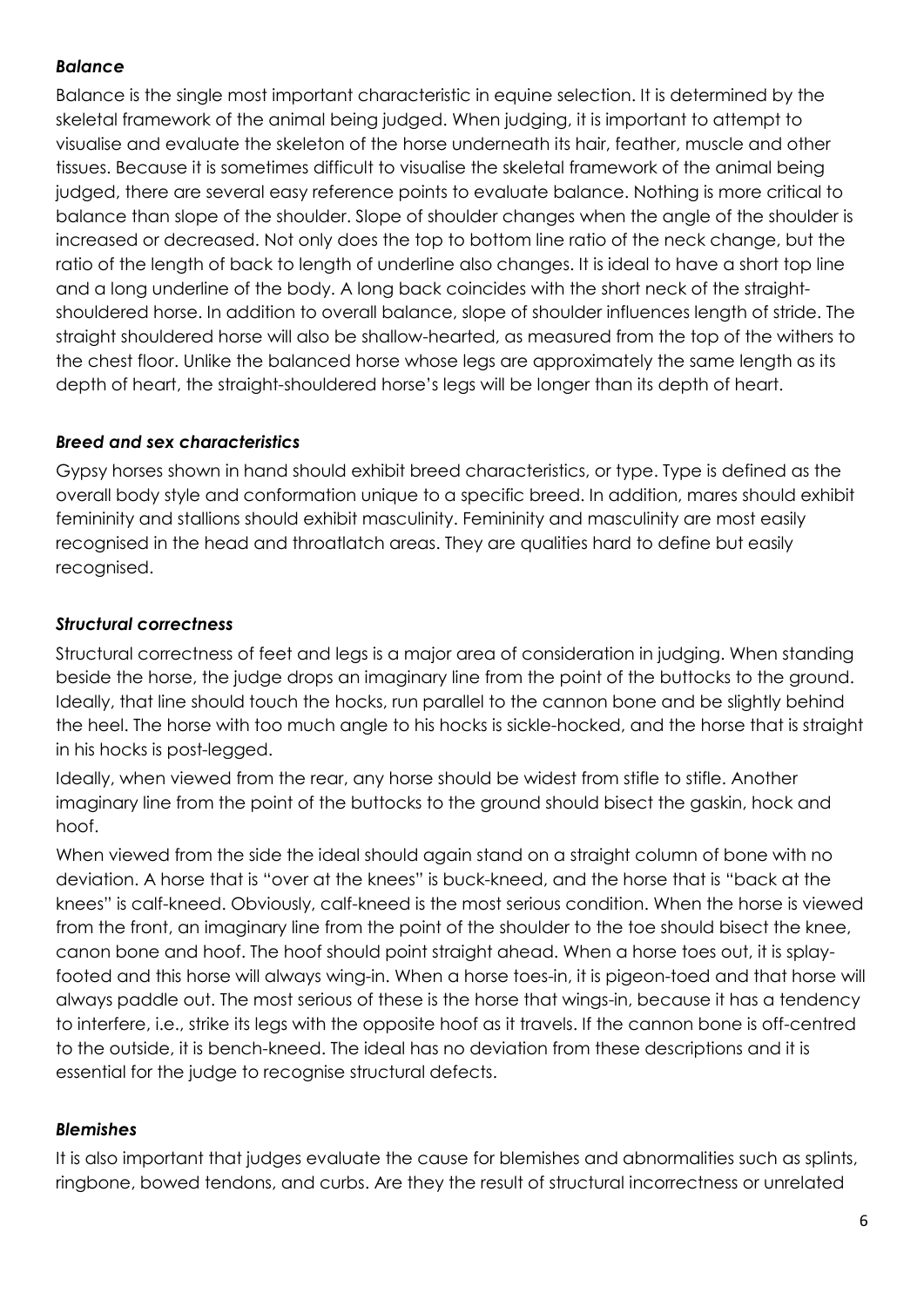#### **Judging the Gypsy Horse continued….**

causes? Obviously, incorrect structure should be considered and penalised more than tissue changes that are not the result of any visible structural deviations.

#### **In summary**

In hand judging is a positive evaluation of balance, structural correctness, breed and sex characteristics. The ideal Gypsy Horse shown in hand is a horse that possesses the following characteristics.

The horse should possess eye appeal that is the result of a harmonious blending of:

- ❖ Attractive head.
- ❖ Long sloping shoulder.
- ❖ Deep heart girth.
- ❖ Short back.
- Strong loin and coupling.
- ◆ Well-defined and muscular stifle, gaskin, forearm and chest.

These characteristics should be combined with straight and structurally correct legs and feet that are free of defects.

An in hand horse judge has a responsibility to find the animal that is the best positive combination of the characteristics described in this handbook. This is a class that stands alone, a class where the horse is judged based upon its conformation and similarity to the breed standard as described by the AGHS—Australasian Gypsy Horse Society.